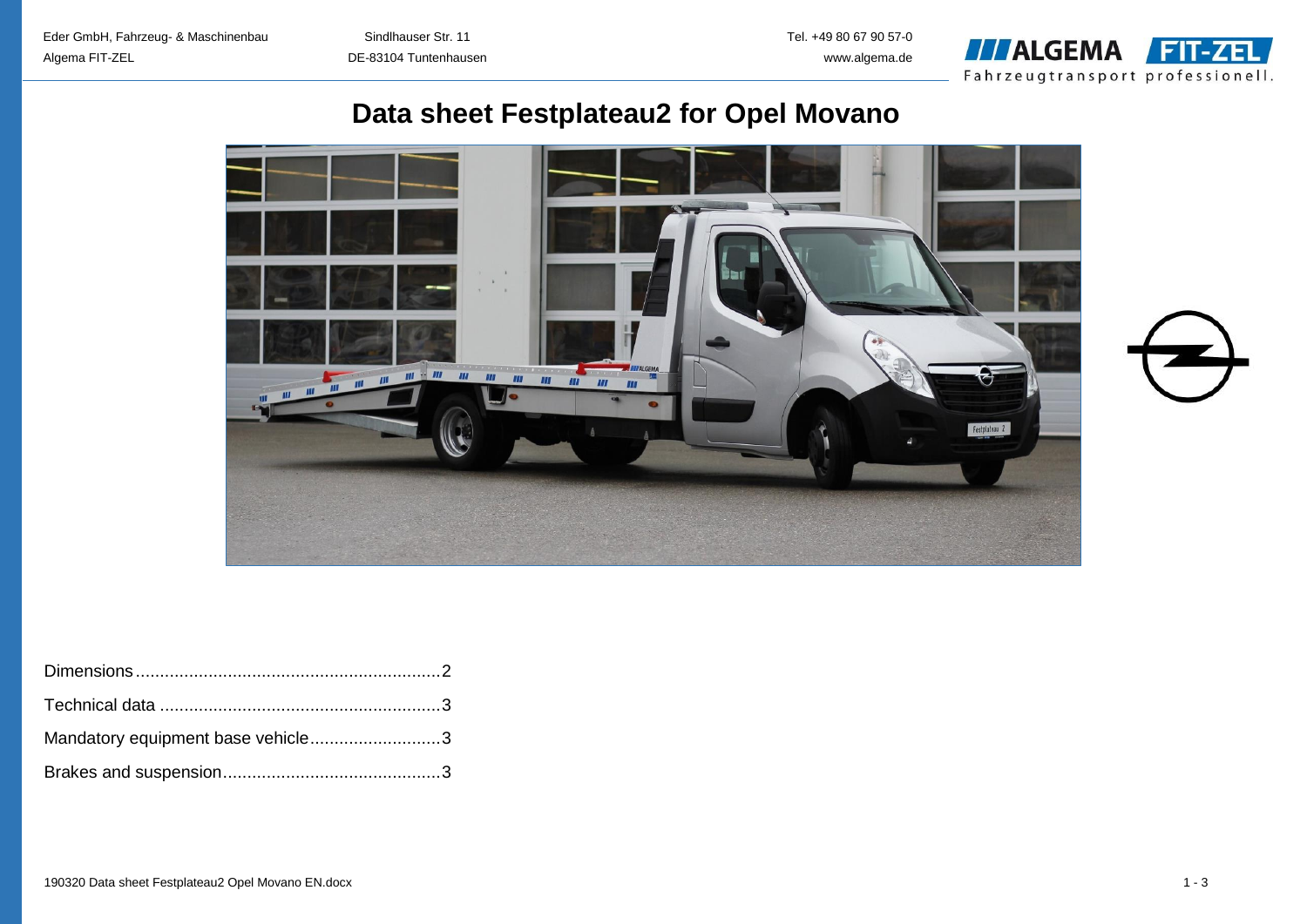# Dimensions single cabin